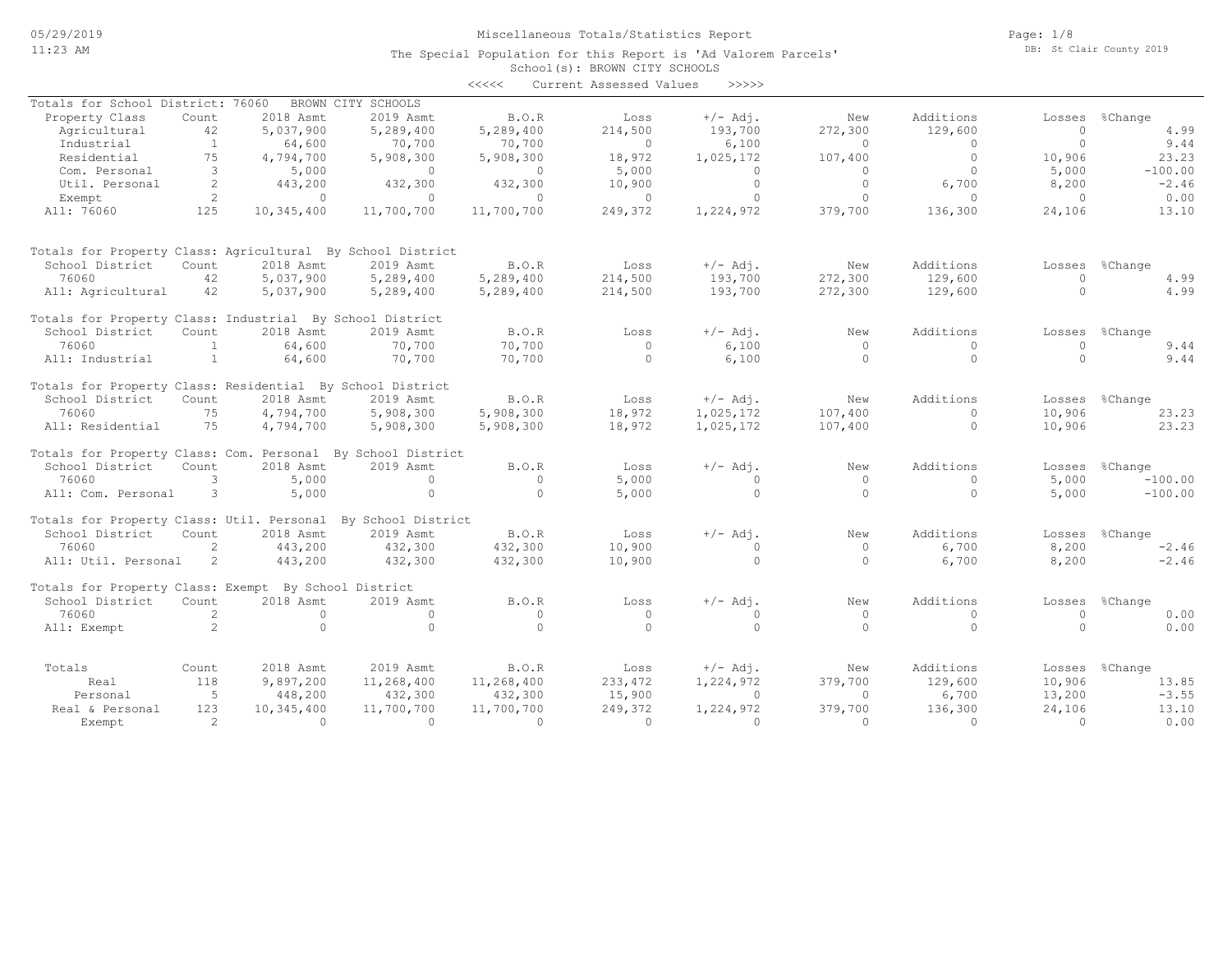The Special Population for this Report is 'Ad Valorem Parcels'

Page: 2/8 DB: St Clair County 2019

#### School(s): BROWN CITY SCHOOLS <<<<< S.E.V., Taxable and Capped Values >>>>>

|                                                             |                      |            |                    |            | D.D.V., randore and capped varies |           |                |           |            |                |
|-------------------------------------------------------------|----------------------|------------|--------------------|------------|-----------------------------------|-----------|----------------|-----------|------------|----------------|
| Totals for School District: 76060                           |                      |            | BROWN CITY SCHOOLS |            |                                   |           |                |           |            |                |
| Property Class                                              | Count                | 2018 SEV   | Fin SEV            | 2019 SEV   | 2018 Tax                          | Fin Tax   | 2019 Tax       | BOR Tax   | 2019 Cap   | 2019 MCAP      |
| Agricultural                                                | 42                   | 5,037,900  | 5,037,900          | 5,289,400  | 2,661,515                         | 2,661,515 | 2,764,242      | 2,764,242 | 2,764,242  | 2,764,242      |
| Industrial                                                  | <sup>1</sup>         | 64,600     | 64,600             | 70,700     | 20,776                            | 20,776    | 21,274         | 21,274    | 21,274     | 21,274         |
| Residential                                                 | 75                   | 4,794,700  | 4,728,828          | 5,908,300  | 3,560,988                         | 3,519,571 | 3,725,711      | 3,725,711 | 3,725,972  | 3,725,972      |
| Com. Personal                                               | 3                    | 5,000      | 5,000              | $\circ$    | 5,000                             | 5,000     | $\overline{0}$ | $\circ$   | $\bigcirc$ | $\overline{0}$ |
| Util. Personal                                              | 2                    | 443,200    | 443,200            | 432,300    | 443,200                           | 443,200   | 432,300        | 432,300   | 438,270    | 438,270        |
| Exempt                                                      | 2                    | $\circ$    | $\Omega$           | $\circ$    | $\circ$                           | $\circ$   | $\mathbf{0}$   | $\circ$   | $\circ$    | $\Omega$       |
| All: 76060                                                  | 125                  | 10,345,400 | 10,279,528         | 11,700,700 | 6,691,479                         | 6,650,062 | 6,943,527      | 6,943,527 | 6,949,758  | 6,949,758      |
| Totals for Property Class: Agricultural By School District  |                      |            |                    |            |                                   |           |                |           |            |                |
| School District                                             | Count                | 2018 SEV   | Fin SEV            | 2019 SEV   | 2018 Tax                          | Fin Tax   | 2019 Tax       | BOR Tax   | 2019 Cap   | 2019 MCAP      |
| 76060                                                       | 42                   | 5,037,900  | 5,037,900          | 5,289,400  | 2,661,515                         | 2,661,515 | 2,764,242      | 2,764,242 | 2,764,242  | 2,764,242      |
| All: Agricultural                                           | 42                   | 5,037,900  | 5,037,900          | 5,289,400  | 2,661,515                         | 2,661,515 | 2,764,242      | 2,764,242 | 2,764,242  | 2,764,242      |
| Totals for Property Class: Industrial By School District    |                      |            |                    |            |                                   |           |                |           |            |                |
| School District                                             | Count                | 2018 SEV   | Fin SEV            | 2019 SEV   | 2018 Tax                          | Fin Tax   | 2019 Tax       | BOR Tax   | 2019 Cap   | 2019 MCAP      |
| 76060                                                       | 1                    | 64,600     | 64,600             | 70,700     | 20,776                            | 20,776    | 21,274         | 21,274    | 21,274     | 21,274         |
| All: Industrial                                             | $\mathbf{1}$         | 64,600     | 64,600             | 70,700     | 20,776                            | 20,776    | 21,274         | 21,274    | 21,274     | 21,274         |
| Totals for Property Class: Residential By School District   |                      |            |                    |            |                                   |           |                |           |            |                |
| School District                                             | Count                | 2018 SEV   | Fin SEV            | 2019 SEV   | 2018 Tax                          | Fin Tax   | 2019 Tax       | BOR Tax   | 2019 Cap   | 2019 MCAP      |
| 76060                                                       | 75                   | 4,794,700  | 4,728,828          | 5,908,300  | 3,560,988                         | 3,519,571 | 3,725,711      | 3,725,711 | 3,725,972  | 3,725,972      |
| All: Residential                                            | 75                   | 4,794,700  | 4,728,828          | 5,908,300  | 3,560,988                         | 3,519,571 | 3,725,711      | 3,725,711 | 3,725,972  | 3,725,972      |
| Totals for Property Class: Com. Personal By School District |                      |            |                    |            |                                   |           |                |           |            |                |
| School District                                             | Count                | 2018 SEV   | Fin SEV            | 2019 SEV   | 2018 Tax                          | Fin Tax   | 2019 Tax       | BOR Tax   | 2019 Cap   | 2019 MCAP      |
| 76060                                                       | 3                    | 5,000      | 5,000              | $\Omega$   | 5,000                             | 5,000     | $\circ$        | $\circ$   | $\Omega$   | $\circ$        |
| All: Com. Personal                                          | 3                    | 5,000      | 5,000              | $\circ$    | 5,000                             | 5,000     | $\Omega$       | $\Omega$  | $\Omega$   | $\Omega$       |
| Totals for Property Class: Util. Personal                   |                      |            | By School District |            |                                   |           |                |           |            |                |
| School District                                             | Count                | 2018 SEV   | Fin SEV            | 2019 SEV   | 2018 Tax                          | Fin Tax   | 2019 Tax       | BOR Tax   | 2019 Cap   | 2019 MCAP      |
| 76060                                                       | $\mathbf{2}^{\circ}$ | 443,200    | 443,200            | 432,300    | 443,200                           | 443,200   | 432,300        | 432,300   | 438,270    | 438,270        |
| All: Util. Personal                                         | -2                   | 443,200    | 443,200            | 432,300    | 443,200                           | 443,200   | 432,300        | 432,300   | 438,270    | 438,270        |
| Totals for Property Class: Exempt By School District        |                      |            |                    |            |                                   |           |                |           |            |                |
| School District                                             | Count                | 2018 SEV   | Fin SEV            | 2019 SEV   | 2018 Tax                          | Fin Tax   | 2019 Tax       | BOR Tax   | 2019 Cap   | 2019 MCAP      |
| 76060                                                       | $\overline{2}$       | $\Omega$   | $\Omega$           | $\circ$    | $\Omega$                          | $\circ$   | $\Omega$       | $\circ$   | $\Omega$   | $\circ$        |
| All: Exempt                                                 | 2                    | $\Omega$   | $\Omega$           | $\Omega$   | $\Omega$                          | $\Omega$  | $\Omega$       | $\Omega$  | $\cap$     | $\Omega$       |
| Totals                                                      |                      | 2018 SEV   | Fin SEV            | 2019 SEV   | 2018 Tax                          | Fin Tax   | 2019 Tax       | BOR Tax   | 2019 Cap   | 2019 MCAP      |
|                                                             | Count                |            |                    |            |                                   |           |                |           |            |                |
| Real                                                        | 118                  | 9,897,200  | 9,831,328          | 11,268,400 | 6,243,279                         | 6,201,862 | 6,511,227      | 6,511,227 | 6,511,488  | 6,511,488      |
| Personal                                                    | -5                   | 448,200    | 448,200            | 432,300    | 448,200                           | 448,200   | 432,300        | 432,300   | 438,270    | 438,270        |
| Real & Personal                                             | 123                  | 10,345,400 | 10,279,528         | 11,700,700 | 6,691,479                         | 6,650,062 | 6,943,527      | 6,943,527 | 6,949,758  | 6,949,758      |
| Exempt                                                      | $\mathcal{L}$        | $\Omega$   | $\Omega$           | $\Omega$   | $\cap$                            | $\Omega$  | $\Omega$       | $\Omega$  | $\cap$     | $\Omega$       |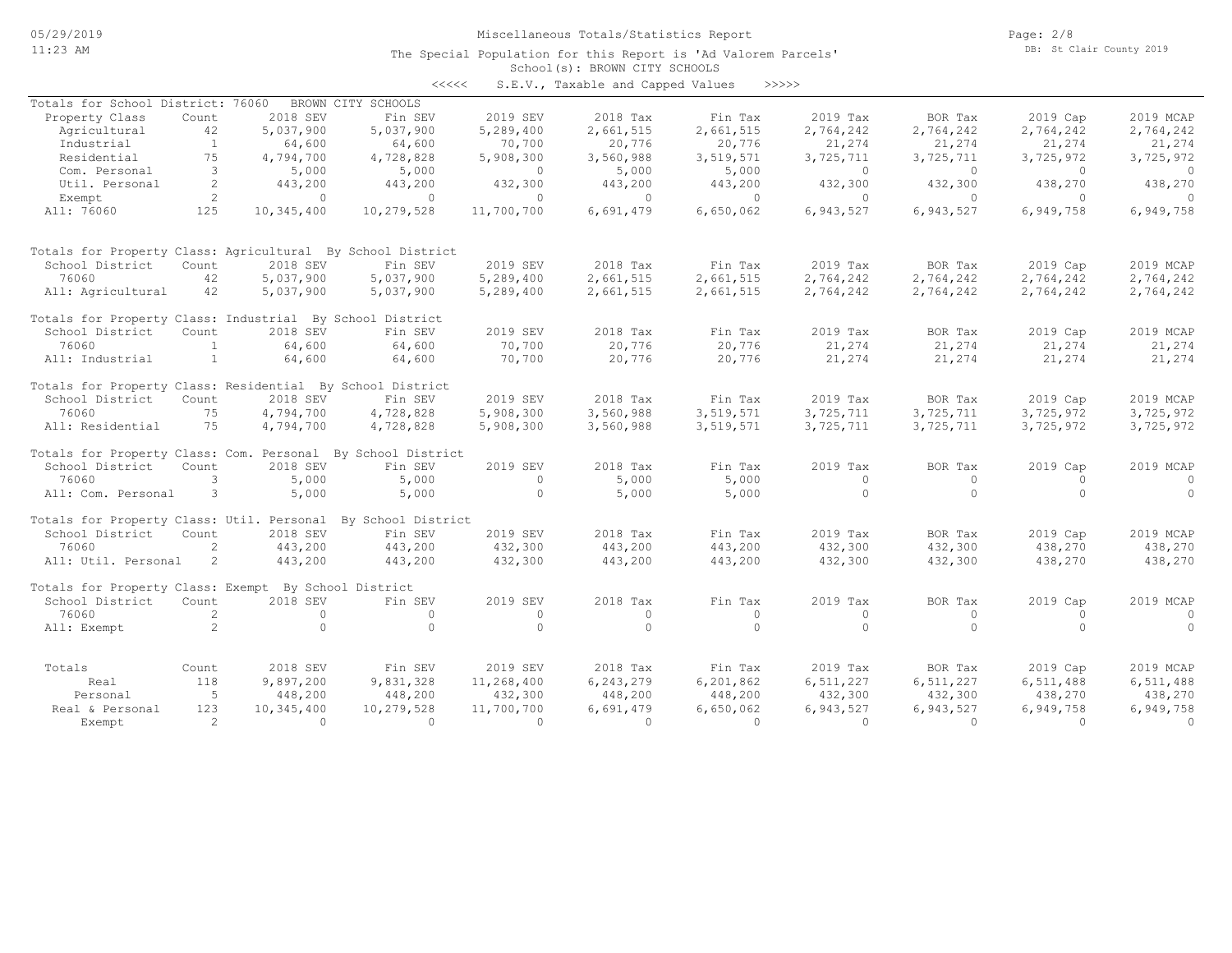The Special Population for this Report is 'Ad Valorem Parcels'

Page: 3/8 DB: St Clair County 2019

#### School(s): BROWN CITY SCHOOLS <<<<< PRE/MBT Percentage Times S.E.V. >>>>>

| Totals for School District: 76060                            |                         |                | BROWN CITY SCHOOLS |            |                |                |                |            |                |
|--------------------------------------------------------------|-------------------------|----------------|--------------------|------------|----------------|----------------|----------------|------------|----------------|
| Property Class                                               | Count                   | 2018 ORIG      | 2018 ORIG          | Final PRE  | Final          | W/O Winter     | W/O Winter     | 2019 ORIG  | 2019 ORIG      |
|                                                              |                         | PRE            | Non-PRE            |            | Non-PRE        | PRE            | Non-PRE        | PRE        | Non-PRE        |
| Agricultural                                                 | 41                      | 4,886,647      | 151,253            | 4,886,647  | 151,253        | 4,886,647      | 151,253        | 5,221,800  | 67,600         |
| Industrial                                                   | $\mathbf{1}$            | 64,600         | $\sim$ 0           | 64,600     | $\sim$ 0       | 64,600         | $\overline{0}$ | 70,700     | $\overline{0}$ |
| Residential                                                  | 62                      | 4,296,140      | 498,560            | 4,249,240  | 479,588        | 4,249,240      | 479,588        | 5,375,820  | 532,480        |
| Com. Personal                                                | $\overline{\mathbf{3}}$ | 5,000          | $\sim$ 0           | 5,000      | $\circ$        | 5,000          | $\circ$        | $\Omega$   | $\Omega$       |
| Util. Personal                                               | $\overline{0}$          | $\overline{0}$ | 443,200            | $\bigcirc$ | 443,200        | $\overline{0}$ | 443,200        | $\Omega$   | 432,300        |
| Exempt                                                       | $\overline{1}$          | $\circ$        | $\overline{0}$     | $\circ$    | $\overline{0}$ | $\circ$        | $\overline{0}$ | $\circ$    | $\Omega$       |
| All: 76060                                                   | 108                     | 9,252,387      | 1,093,013          | 9,205,487  | 1,074,041      | 9,205,487      | 1,074,041      | 10,668,320 | 1,032,380      |
|                                                              |                         |                |                    |            |                |                |                |            |                |
| Totals for Property Class: Agricultural By School District   |                         |                |                    |            |                |                |                |            |                |
| School District                                              | Count                   | 2018 ORIG      | 2018 ORIG          | Final PRE  | Final          | W/O Winter     | W/O Winter     | 2019 ORIG  | 2019 ORIG      |
|                                                              |                         | PRE            | Non-PRE            |            | Non-PRE        | PRE            | Non-PRE        | PRE        | Non-PRE        |
| 76060                                                        | 41                      | 4,886,647      | 151,253            | 4,886,647  | 151,253        | 4,886,647      | 151,253        | 5,221,800  | 67,600         |
| All: Agricultural                                            | 41                      | 4,886,647      | 151,253            | 4,886,647  | 151,253        | 4,886,647      | 151,253        | 5,221,800  | 67,600         |
|                                                              |                         |                |                    |            |                |                |                |            |                |
| Totals for Property Class: Industrial By School District     |                         |                |                    |            |                |                |                |            |                |
| School District                                              | Count                   | 2018 ORIG      | 2018 ORIG          | Final PRE  | Final          | W/O Winter     | W/O Winter     | 2019 ORIG  | 2019 ORIG      |
|                                                              |                         | <b>PRE</b>     | Non-PRE            |            | Non-PRE        | PRE            | Non-PRE        | <b>PRE</b> | Non-PRE        |
| 76060                                                        | $\mathbf{1}$            | 64,600         | $\Omega$           | 64,600     | $\bigcirc$     | 64,600         | $\Omega$       | 70,700     | $\Omega$       |
| All: Industrial                                              | <sup>1</sup>            | 64,600         | $\Omega$           | 64,600     | $\Omega$       | 64,600         | $\Omega$       | 70,700     | $\Omega$       |
|                                                              |                         |                |                    |            |                |                |                |            |                |
| Totals for Property Class: Residential By School District    |                         |                |                    |            |                |                |                |            |                |
| School District                                              | Count                   | 2018 ORIG      | 2018 ORIG          | Final PRE  | Final          | W/O Winter     | W/O Winter     | 2019 ORIG  | 2019 ORIG      |
|                                                              |                         | PRE            | Non-PRE            |            | Non-PRE        | PRE            | Non-PRE        | <b>PRE</b> | Non-PRE        |
| 76060                                                        | 62                      | 4,296,140      | 498,560            | 4,249,240  | 479,588        | 4,249,240      | 479,588        | 5,375,820  | 532,480        |
| All: Residential                                             | 62                      | 4,296,140      | 498,560            | 4,249,240  | 479,588        | 4,249,240      | 479,588        | 5,375,820  | 532,480        |
| Totals for Property Class: Com. Personal By School District  |                         |                |                    |            |                |                |                |            |                |
| School District                                              | Count                   | 2018 ORIG      | 2018 ORIG          | Final PRE  | Final          | W/O Winter     | W/O Winter     | 2019 ORIG  | 2019 ORIG      |
|                                                              |                         | PRE            | Non-PRE            |            | Non-PRE        | PRE            | Non-PRE        | PRE        | Non-PRE        |
| 76060                                                        | 3                       |                | $\Omega$           |            | $\overline{0}$ |                | $\Omega$       | $\Omega$   | $\Omega$       |
|                                                              |                         | 5,000          |                    | 5,000      |                | 5,000          |                |            |                |
| All: Com. Personal                                           | $\mathbf{3}$            | 5,000          | $\Omega$           | 5,000      | $\Omega$       | 5,000          | $\Omega$       | $\cap$     | $\Omega$       |
| Totals for Property Class: Util. Personal By School District |                         |                |                    |            |                |                |                |            |                |
| School District                                              | Count                   | 2018 ORIG      | 2018 ORIG          | Final PRE  | Final          | W/O Winter     | W/O Winter     | 2019 ORIG  | 2019 ORIG      |
|                                                              |                         | PRF.           | Non-PRE            |            | Non-PRE        | PRF.           | Non-PRE        | PRF.       | Non-PRE        |
| 76060                                                        | $\circ$                 | $\circ$        | 443,200            | $\circ$    | 443,200        | $\circ$        | 443,200        | $\circ$    | 432,300        |
| All: Util. Personal                                          | $\circ$                 | $\circ$        | 443,200            | $\circ$    | 443,200        | $\circ$        | 443,200        | $\circ$    | 432,300        |
|                                                              |                         |                |                    |            |                |                |                |            |                |
| Totals for Property Class: Exempt By School District         |                         |                |                    |            |                |                |                |            |                |
| School District                                              | Count                   | 2018 ORIG      | 2018 ORIG          | Final PRE  | Final          | W/O Winter     | W/O Winter     | 2019 ORIG  | 2019 ORIG      |
|                                                              |                         | PRE            | Non-PRE            |            | Non-PRE        | PRE            | Non-PRE        | <b>PRE</b> | Non-PRE        |
| 76060                                                        | $\overline{1}$          | $\Omega$       | $\Omega$           | $\circ$    | $\overline{0}$ | $\circ$        | $\Omega$       | $\Omega$   | $\Omega$       |
| All: Exempt                                                  | $\mathbf{1}$            | $\Omega$       | $\Omega$           | $\Omega$   | $\Omega$       | $\Omega$       | $\Omega$       | $\Omega$   | $\Omega$       |
|                                                              |                         |                |                    |            |                |                |                |            |                |
| Totals                                                       | Count                   | 2018 ORIG      | 2018 ORIG          | Final PRE  | Final          | W/O Winter     | W/O Winter     | 2019 ORIG  | 2019 ORIG      |
|                                                              |                         | <b>PRE</b>     | Non-PRE            |            | Non-PRE        | <b>PRE</b>     | Non-PRE        | <b>PRE</b> | Non-PRE        |
|                                                              | 104                     | 9,247,387      |                    |            |                |                |                |            |                |
| Real                                                         |                         |                | 649,813            | 9,200,487  | 630,841        | 9,200,487      | 630,841        | 10,668,320 | 600,080        |
| Personal                                                     | $\overline{\mathbf{3}}$ | 5,000          | 443,200            | 5,000      | 443,200        | 5,000          | 443,200        | $\Omega$   | 432,300        |
| Real & Personal                                              | 107                     | 9,252,387      | 1,093,013          | 9,205,487  | 1,074,041      | 9,205,487      | 1,074,041      | 10,668,320 | 1,032,380      |
| Exempt                                                       | $\overline{1}$          | $\Omega$       | $\Omega$           | $\Omega$   | $\Omega$       | $\Omega$       | $\Omega$       | $\Omega$   | $\Omega$       |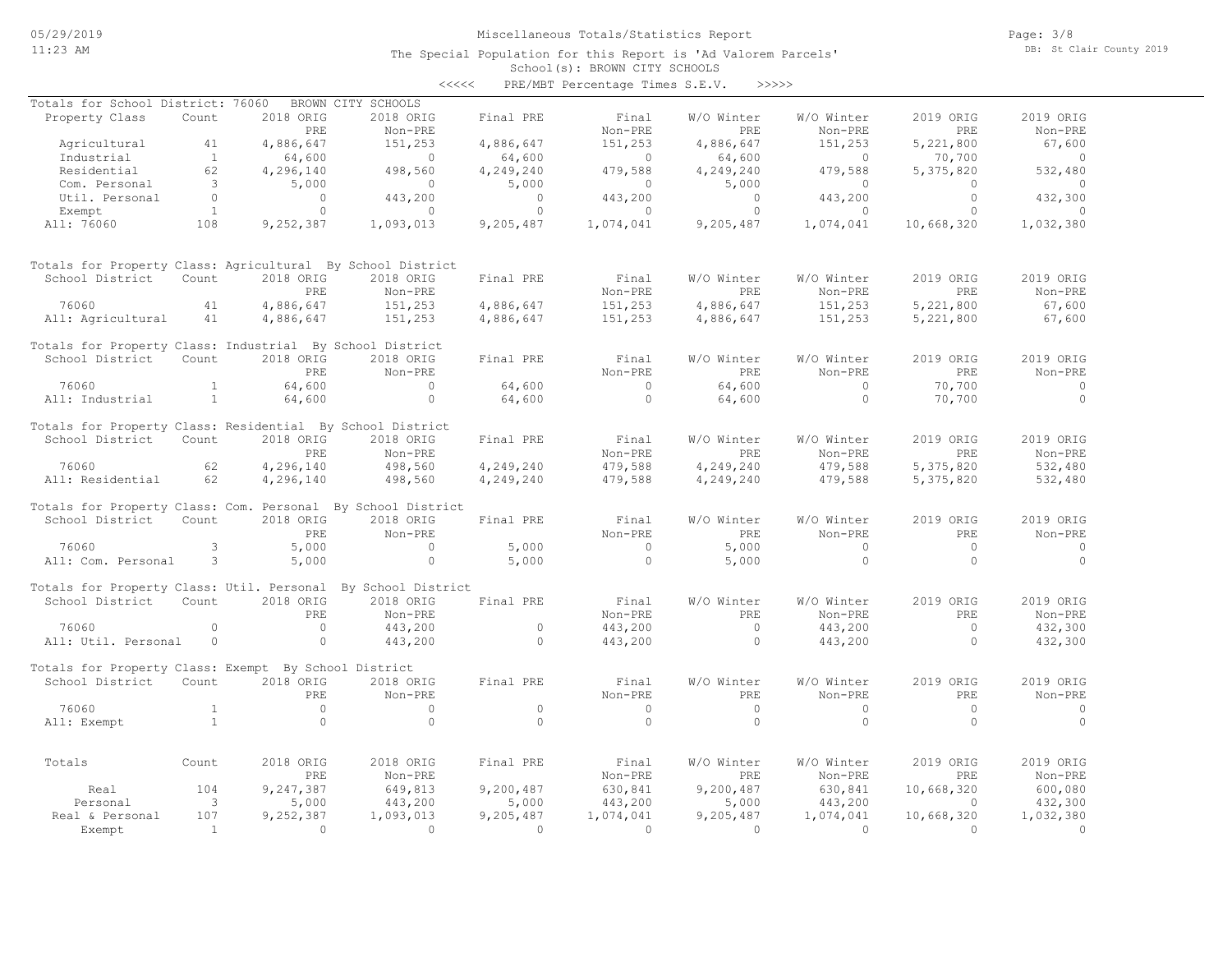Page: 4/8 DB: St Clair County 2019

School(s): BROWN CITY SCHOOLS <<<<< PRE/MBT Percentage Times Taxable >>>>>

| Totals for School District: 76060                            |                         |                | BROWN CITY SCHOOLS |                |                          |             |                |                |                |
|--------------------------------------------------------------|-------------------------|----------------|--------------------|----------------|--------------------------|-------------|----------------|----------------|----------------|
| Property Class                                               | Count                   | 2018 ORIG      | 2018 ORIG          | Final PRE      | Final                    | W/O Winter  | W/O Winter     | 2019 ORIG      | 2019 ORIG      |
|                                                              |                         | PRE            | Non-PRE            |                | Non-PRE                  | <b>PRE</b>  | Non-PRE        | <b>PRE</b>     | Non-PRE        |
| Agricultural                                                 | 41                      | 2,559,756      | 101,759            | 2,559,756      | 101,759                  | 2,559,756   | 101,759        | 2,737,453      | 26,789         |
| Industrial                                                   | $\overline{1}$          | 20,776         | $\sim$ 0           | 20,776         | $\overline{0}$           | 20,776      | $\overline{0}$ | 21,274         | $\sim$ 0       |
| Residential                                                  | 62                      | 3,205,812      | 355,176            | 3, 175, 301    | 344,270                  | 3, 175, 301 | 344,270        | 3,381,542      | 344,169        |
| Com. Personal                                                | $\overline{\mathbf{3}}$ | 5,000          | $\circ$            | 5,000          | $\overline{\phantom{0}}$ | 5,000       | $\circ$        | $\circ$        | $\overline{0}$ |
| Util. Personal                                               | $\overline{0}$          | $\overline{0}$ | 443,200            | $\overline{0}$ | 443,200                  | $\Omega$    | 443,200        | $\circ$        | 432,300        |
|                                                              |                         | $\cap$         | $\overline{a}$     | $\Omega$       | $\sim$ 0                 | $\Omega$    | $\Omega$       | $\Omega$       | $\overline{a}$ |
| Exempt                                                       | $\overline{1}$          |                |                    |                |                          |             |                |                |                |
| All: 76060                                                   | 108                     | 5,791,344      | 900,135            | 5,760,833      | 889,229                  | 5,760,833   | 889,229        | 6,140,269      | 803,258        |
| Totals for Property Class: Agricultural By School District   |                         |                |                    |                |                          |             |                |                |                |
| School District                                              | Count                   | 2018 ORIG      | 2018 ORIG          | Final PRE      | Final                    | W/O Winter  | W/O Winter     | 2019 ORIG      | 2019 ORIG      |
|                                                              |                         | PRE            | Non-PRE            |                | Non-PRE                  | PRE         | Non-PRE        | PRE            | Non-PRE        |
| 76060                                                        | 41                      | 2,559,756      | 101,759            | 2,559,756      | 101,759                  | 2,559,756   | 101,759        | 2,737,453      | 26,789         |
| All: Agricultural                                            | 41                      | 2,559,756      | 101,759            | 2,559,756      | 101,759                  | 2,559,756   | 101,759        | 2,737,453      | 26,789         |
|                                                              |                         |                |                    |                |                          |             |                |                |                |
| Totals for Property Class: Industrial By School District     |                         |                |                    |                |                          |             |                |                |                |
| School District                                              | Count                   | 2018 ORIG      | 2018 ORIG          | Final PRE      | Final                    | W/O Winter  | W/O Winter     | 2019 ORIG      | 2019 ORIG      |
|                                                              |                         | PRE            | Non-PRE            |                | Non-PRE                  | PRE         | Non-PRE        | PRE            | Non-PRE        |
| 76060                                                        | $\mathbf{1}$            | 20,776         | $\Omega$           | 20,776         | $\overline{0}$           | 20,776      | $\circ$        | 21,274         | $\overline{0}$ |
| All: Industrial                                              | $\mathbf{1}$            | 20,776         | $\Omega$           | 20,776         | $\Omega$                 | 20,776      | $\Omega$       | 21,274         | $\bigcirc$     |
|                                                              |                         |                |                    |                |                          |             |                |                |                |
| Totals for Property Class: Residential By School District    |                         |                |                    |                |                          |             |                |                |                |
| School District                                              | Count                   | 2018 ORIG      | 2018 ORIG          | Final PRE      | Final                    | W/O Winter  | W/O Winter     | 2019 ORIG      | 2019 ORIG      |
|                                                              |                         | PRE            | Non-PRE            |                | Non-PRE                  | <b>PRE</b>  | Non-PRE        | PRE            | Non-PRE        |
| 76060                                                        | 62                      | 3, 205, 812    | 355,176            | 3, 175, 301    | 344,270                  | 3, 175, 301 | 344,270        | 3,381,542      | 344,169        |
| All: Residential                                             | 62                      | 3,205,812      | 355,176            | 3, 175, 301    | 344,270                  | 3, 175, 301 | 344,270        | 3,381,542      | 344,169        |
| Totals for Property Class: Com. Personal By School District  |                         |                |                    |                |                          |             |                |                |                |
| School District                                              | Count                   | 2018 ORIG      | 2018 ORIG          | Final PRE      | Final                    | W/O Winter  | W/O Winter     | 2019 ORIG      | 2019 ORIG      |
|                                                              |                         | PRE.           | Non-PRE            |                | Non-PRE                  | PRE.        | Non-PRE        | PRE.           | Non-PRE        |
|                                                              |                         |                |                    |                |                          |             |                |                |                |
| 76060                                                        | 3                       | 5,000          | $\circ$            | 5,000          | $\overline{0}$           | 5,000       | $\circ$        | $\overline{0}$ | $\circ$        |
| All: Com. Personal                                           | 3                       | 5,000          | $\circ$            | 5,000          | $\Omega$                 | 5,000       | $\Omega$       | $\Omega$       | $\Omega$       |
| Totals for Property Class: Util. Personal By School District |                         |                |                    |                |                          |             |                |                |                |
| School District                                              | Count                   | 2018 ORIG      | 2018 ORIG          | Final PRE      | Final                    | W/O Winter  | W/O Winter     | 2019 ORIG      | 2019 ORIG      |
|                                                              |                         | PRE            | Non-PRE            |                | Non-PRE                  | PRE         | Non-PRE        | PRE            | Non-PRE        |
| 76060                                                        | $\Omega$                | $\Omega$       | 443,200            | $\Omega$       | 443,200                  | $\Omega$    | 443,200        | $\Omega$       | 432,300        |
| All: Util. Personal                                          | $\circ$                 | $\circ$        | 443,200            | $\Omega$       | 443,200                  | $\Omega$    | 443,200        | $\Omega$       | 432,300        |
|                                                              |                         |                |                    |                |                          |             |                |                |                |
| Totals for Property Class: Exempt By School District         |                         |                |                    |                |                          |             |                |                |                |
| School District                                              | Count                   | 2018 ORIG      | 2018 ORIG          | Final PRE      | Final                    | W/O Winter  | W/O Winter     | 2019 ORIG      | 2019 ORIG      |
|                                                              |                         | PRE            | Non-PRE            |                | Non-PRE                  | PRE         | Non-PRE        | PRE            | Non-PRE        |
| 76060                                                        | $\mathbf{1}$            | $\circ$        | $\cap$             | $\circ$        | $\cap$                   | $\circ$     | $\circ$        | $\circ$        | $\overline{0}$ |
| All: Exempt                                                  | $\mathbf{1}$            | $\circ$        | $\Omega$           | $\Omega$       | $\Omega$                 | $\Omega$    | $\Omega$       | $\Omega$       | $\Omega$       |
|                                                              |                         |                |                    |                |                          |             |                |                |                |
| Totals                                                       | Count                   | 2018 ORIG      | 2018 ORIG          | Final PRE      | Final                    | W/O Winter  | W/O Winter     | 2019 ORIG      | 2019 ORIG      |
|                                                              |                         | PRE            | Non-PRE            |                | Non-PRE                  | PRE         | Non-PRE        | PRE            | Non-PRE        |
|                                                              |                         |                |                    |                |                          |             |                |                |                |
| Real                                                         | 104                     | 5,786,344      | 456,935            | 5,755,833      | 446,029                  | 5,755,833   | 446,029        | 6,140,269      | 370,958        |
| Personal                                                     | $\overline{\mathbf{3}}$ | 5,000          | 443,200            | 5,000          | 443,200                  | 5,000       | 443,200        | $\Omega$       | 432,300        |
| Real & Personal                                              | 107                     | 5,791,344      | 900,135            | 5,760,833      | 889,229                  | 5,760,833   | 889,229        | 6,140,269      | 803,258        |
| Exempt                                                       | $\overline{1}$          | $\Omega$       | $\Omega$           | $\Omega$       | $\Omega$                 | $\Omega$    | $\cap$         | $\Omega$       | $\Omega$       |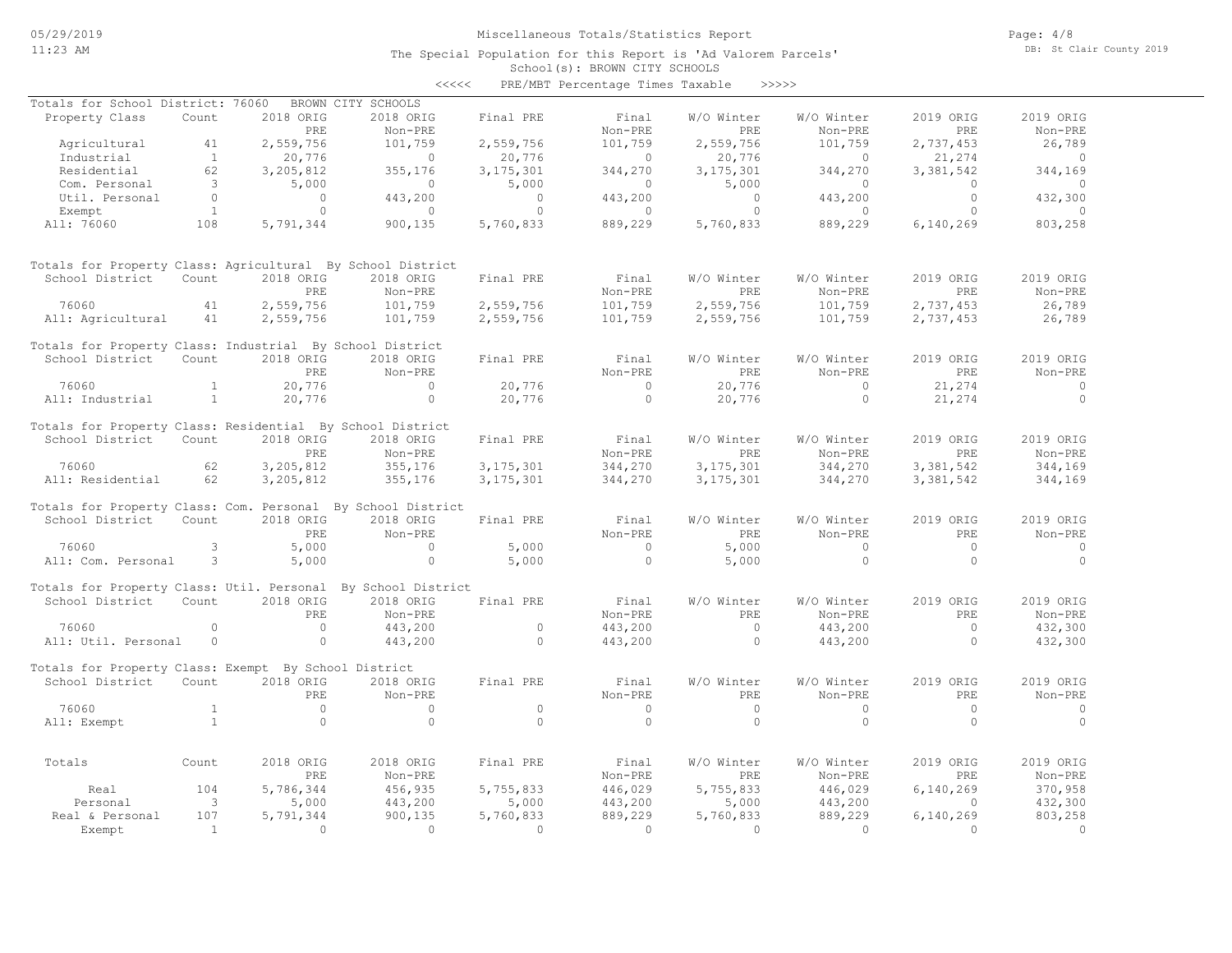\*\*\*\*\* DDA/LDFA Totals \*\*\*\*\*

|          |       | Base  | Current  | Current             | Current  | Final           | $ -$<br>Final | Final    |
|----------|-------|-------|----------|---------------------|----------|-----------------|---------------|----------|
| DDA/LDFA | Count | Value | ∖ssessea | <sup>m</sup> axable | Captured | <b>\ssessed</b> | Taxable       | Captured |
|          |       |       |          |                     |          |                 |               |          |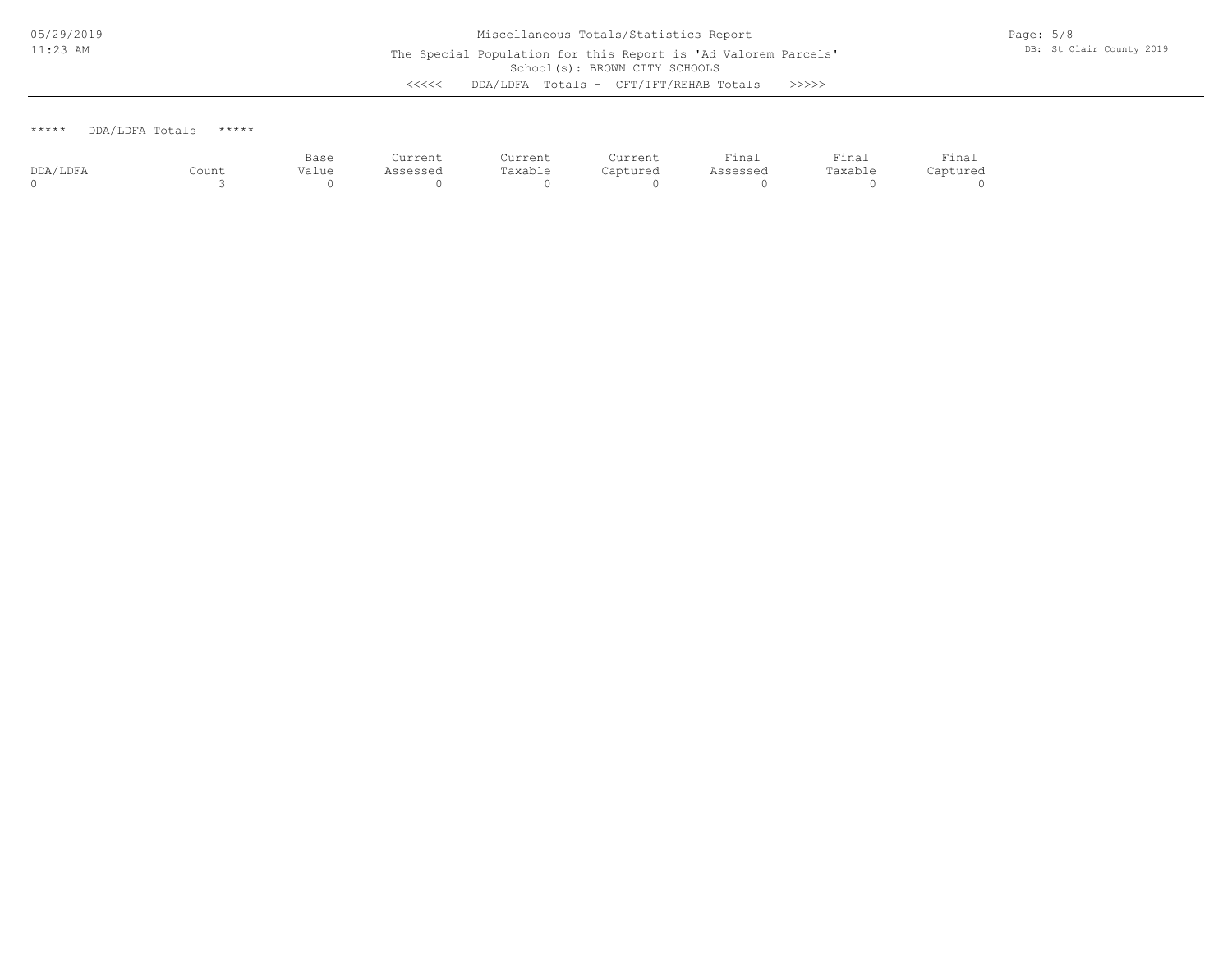The Special Population for this Report is 'Ad Valorem Parcels'

School(s): BROWN CITY SCHOOLS

<<<<< Special Act Totals >>>>>

| ***** | DDA/LDFA Totals | ***** |
|-------|-----------------|-------|
|       |                 |       |

|          |       | Base       | Current  | Current | Current  | Final    | Final   | Final    |
|----------|-------|------------|----------|---------|----------|----------|---------|----------|
| DDA/LDFA | Count | .<br>Value | Assessed | Taxable | Captured | Assessed | Taxable | Captured |
|          |       |            |          |         |          |          |         |          |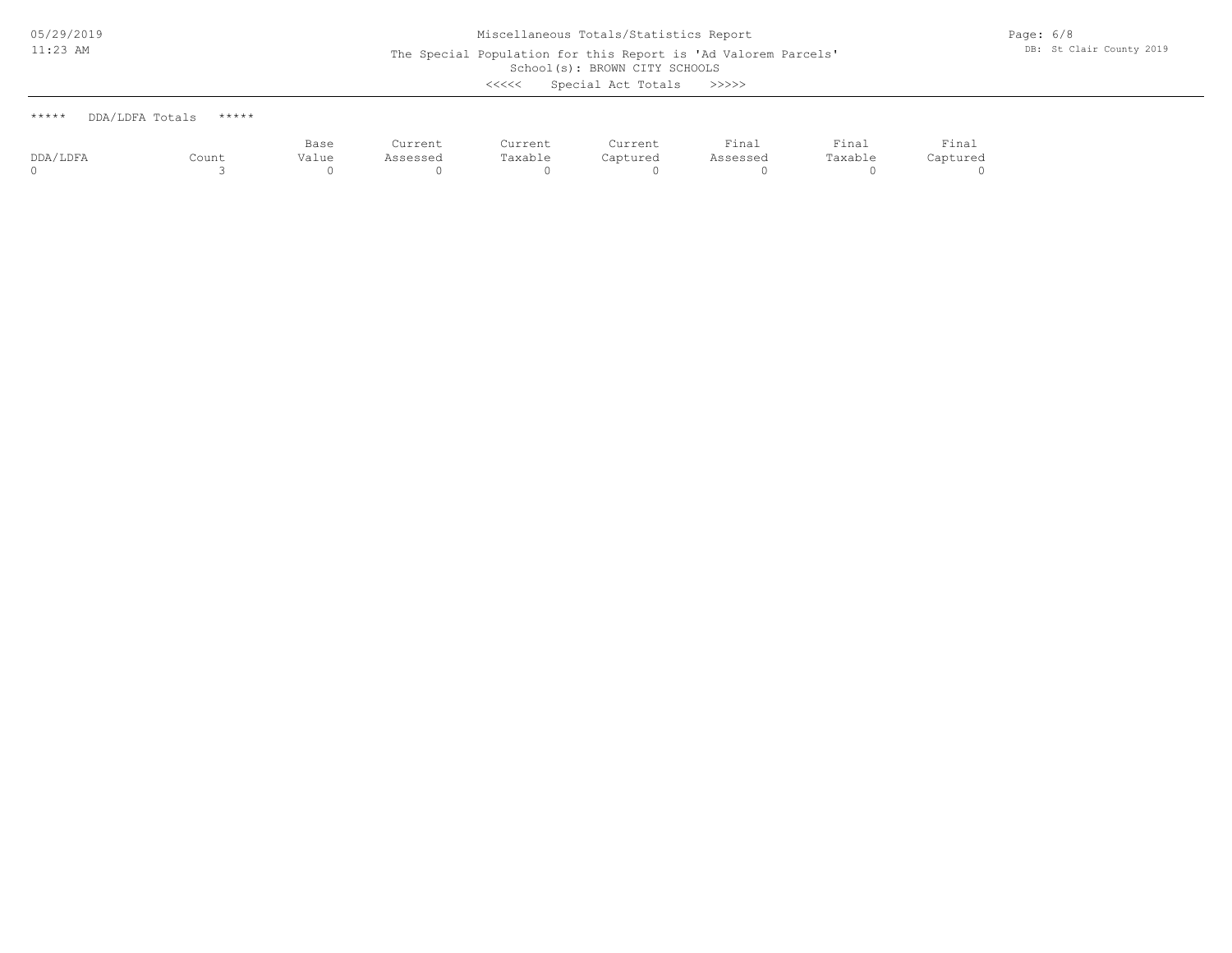### School(s): BROWN CITY SCHOOLS The Special Population for this Report is 'Ad Valorem Parcels'

Page: 7/8 DB: St Clair County 2019

<<<<< Top 20 Statistics >>>>>

| *****                                      |                                                     |                                                         |                    |
|--------------------------------------------|-----------------------------------------------------|---------------------------------------------------------|--------------------|
| ***** Top 20 S.E.V.s                       | KALBFLEISCH GEORGE/E                                |                                                         |                    |
| 26-007-3001-000                            |                                                     | \$<br>$\boldsymbol{\xi}$                                | 344,700            |
| 26-008-2001-001                            | DUCKERT RICHARD L/STELLA L ET-AL                    |                                                         | 315,500<br>272,300 |
| 26-005-1011-000<br>26-999-0003-000         | LNA PROWSE FARMS LLC<br>DTE ENERGY COMPANY          | \$<br>$\ddot{\mathsf{s}}$                               |                    |
|                                            |                                                     | \$                                                      | 260,700            |
| 26-018-2001-001                            | GALANTE ANDREW/BRENDA                               | \$                                                      | 260,000            |
| 26-007-2003-000                            | EROYAN GEORGES H/W, EROYAN VALENT                   |                                                         | 220,000            |
| 26-018-1001-000                            | IHARA MARK TRUST/BOSSERMAN L ET-AL                  | \$                                                      | 202,700            |
| 26-004-1001-510                            | PARR ANDREW/JULIE                                   | \$                                                      | 198,000            |
| 26-008-1001-000                            | MURRAY ANNA P/RICHARDSON DON                        | \$                                                      | 184,900            |
| 26-008-4002-000                            | TKALCAC PAUL D, TKALCAC LISA B                      | \$                                                      | 173,500            |
| 26-999-0007-000                            | ENBRIDGE ENERGY                                     | \$                                                      | 171,600            |
| 26-007-1001-000                            | MENNEL DONALD/LOUISE                                | \$                                                      | 170,000            |
| 26-005-3003-100                            | WORDEN SANDRA L                                     | \$                                                      | 162,000            |
| 26-005-4001-002                            | MENNEL DONALD L/LOUISE M F                          | $\frac{1}{5}$                                           | 161,500            |
| 26-007-1001-300                            | RANDOLPH JEFFERY/SHELLY                             |                                                         | 157,400            |
| 26-004-1002-000                            | GUBANCHE NEAL/CHARLENE                              | $\begin{array}{c} \mathsf{S} \\ \mathsf{S} \end{array}$ | 153,700            |
| 26-009-1002-400                            | LEASHER ANDREW/LENTS LAURA                          |                                                         | 146,900            |
| 26-008-2001-250                            | DUCKERT RICHARD L/STELLA L ET-AL                    | $\ddot{\mathsf{S}}$                                     | 146,300            |
| 26-004-4006-000                            | WILTSE DONALD A/RENEE E                             | $\mathsf{S}$                                            | 142,500            |
| 26-005-2002-000                            | PAVLINAC RUDY JR/ALLISON DEBORAH                    | $\mathsf{S}$                                            | 140,200            |
|                                            |                                                     |                                                         |                    |
| ***** Top 20 Taxable Values *****          |                                                     |                                                         |                    |
| 26-999-0003-000                            | DTE ENERGY COMPANY                                  | \$                                                      | 260,700            |
| 26-005-1011-000                            | LNA PROWSE FARMS LLC                                | $\boldsymbol{\xi}$                                      | 218,290            |
| 26-018-2001-001                            | GALANTE ANDREW/BRENDA                               | $\boldsymbol{\dot{\varsigma}}$                          | 177,274            |
| 26-999-0007-000                            | ENBRIDGE ENERGY                                     | $\boldsymbol{\dot{\varsigma}}$                          | 171,600            |
| 26-007-3001-000                            | KALBFLEISCH GEORGE/E                                | $\boldsymbol{\dot{\varsigma}}$                          | 163,404            |
| 26-008-2001-001                            | DUCKERT RICHARD L/STELLA L ET-AL                    | \$                                                      | 130,772            |
| 26-007-1001-300                            | RANDOLPH JEFFERY/SHELLY                             | \$                                                      | 114,482            |
| 26-009-1002-400                            | LEASHER ANDREW/LENTS LAURA                          | \$                                                      | 100,048            |
| 26-007-2004-100                            | TKALCAC PAUL/LISA                                   | \$                                                      | 95,543             |
| 26-007-2003-000                            | EROYAN GEORGES<br>H/W, EROYAN VALENT                | \$                                                      | 95,473             |
| 26-004-4006-000                            | WILTSE DONALD A/RENEE E                             | \$                                                      | 93,172             |
| 26-005-3003-100                            | WORDEN SANDRA L                                     | \$                                                      | 91,040             |
| 26-006-1001-101                            | ABDELLATIF MOHAMAD                                  | $\boldsymbol{\mathsf{S}}$                               | 90,726             |
| 26-004-1001-510                            | PARR ANDREW/JULIE                                   |                                                         | 89,970             |
| 26-005-2002-000                            | PAVLINAC RUDY JR/ALLISON DEBORAH                    | $\begin{array}{c} \mathsf{S} \\ \mathsf{S} \end{array}$ | 89,797             |
|                                            | BRINGARD THOMAS/DELILAH                             | $\dot{\tilde{\mathbf{S}}}$                              |                    |
| 26-009-1002-500                            |                                                     | $\dot{\tilde{\mathbf{s}}}$                              | 89,244             |
| 26-005-1005-000                            | MCFARLAND WILLIAM T ET-AL                           | $\dot{\tilde{\varsigma}}$                               | 87,077             |
| 26-008-1001-000                            | MURRAY ANNA P/RICHARDSON DON                        | \$                                                      | 86,529             |
| 26-004-4005-000<br>26-006-3002-000         | URBAN STEPEHN CRAIG/DIANE F TRUST<br>ELSTON GARRICK | \$                                                      | 85,130             |
|                                            |                                                     |                                                         | 83,991             |
|                                            |                                                     |                                                         |                    |
| ***** Top 20 Owners by Taxable Value ***** |                                                     |                                                         |                    |
| LNA PROWSE FARMS LLC                       | 437,365 Taxable Value in 8 Parcel(s)<br>has         |                                                         |                    |
| DTE ENERGY COMPANY                         | 260,700 Taxable Value in 1 Parcel(s)<br>has         |                                                         |                    |
| DUCKERT RICHARD L/STELLA L ET-AL           | 208,418 Taxable Value in 3 Parcel(s)<br>has         |                                                         |                    |
| GALANTE ANDREW/BRENDA                      | 177,274 Taxable Value in 2 Parcel(s)<br>has         |                                                         |                    |
| ENBRIDGE ENERGY                            | 171,600 Taxable Value in 1 Parcel(s)<br>has         |                                                         |                    |
| PARR ANDREW/JULIE                          | 170,310 Taxable Value in 4 Parcel(s)<br>has         |                                                         |                    |
| KALBFLEISCH GEORGE/E                       | 163,404 Taxable Value in 1 Parcel(s)<br>has         |                                                         |                    |
| ELSTON GARRICK                             | 159,310 Taxable Value in 2 Parcel(s)<br>has         |                                                         |                    |
| GASPERONI MARINO/IVANNA                    | 127,707 Taxable Value in 2 Parcel(s)<br>has         |                                                         |                    |
| MORGAN ERNEST J/MARJORIE A                 | 115,539 Taxable Value in 3 Parcel(s)<br>has         |                                                         |                    |
| RANDOLPH JEFFERY/SHELLY                    | 114,482 Taxable Value in 1 Parcel(s)<br>has         |                                                         |                    |
| LEASHER ANDREW/LENTS LAURA                 | 100,048 Taxable Value in 1 Parcel(s)<br>has         |                                                         |                    |
| WORDEN SANDRA L                            | 96,278 Taxable Value in 2 Parcel(s)<br>has          |                                                         |                    |